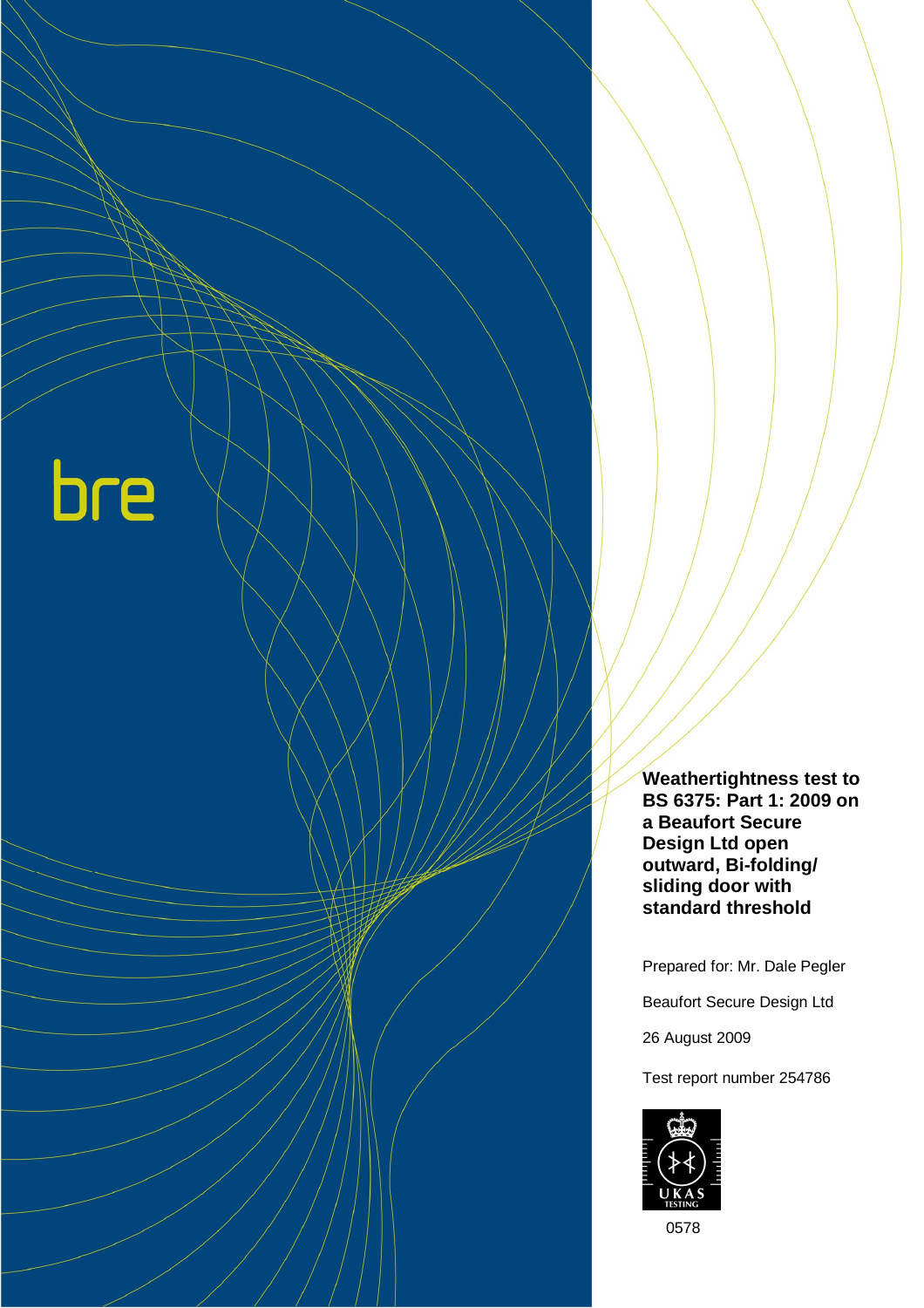

## **Tested on behalf of BRE by**

Name Malcolm Pound Position Laboratory Manager and Senior Consultant, Actions, Building Technology Date 13 July 2009

**Signature** 

## **Prepared on behalf of BRE by**

 $M.C.\ell$ 

| Name     | Malcolm Pound                                                          |
|----------|------------------------------------------------------------------------|
| Position | Laboratory Manager and Senior Consultant, Actions, Building Technology |
| Date     | 26 August 2009                                                         |
|          | Signature M. C. faund                                                  |

## **Approved on behalf of BRE**

Name Dr. P. Blackmore

Date 27 August 2009

Position Associate Director of Actions, Building Technology

and

**Signature** 

**BRE** Garston WD25 9XX T + 44 (0) 1923 664000 F + 44 (0) 1923 664010 E [enquiries@bre.co.uk](mailto:enquiries@bre.co.uk) [www.bre.co.uk](http://www.bre.co.uk)

BRE is not UKAS accredited to make opinions and interpretation. Any opinions and interpretations included as part of this report are clearly marked as such.



0578

This report may only be distributed in its entirety and in accordance with the terms and conditions of the contract. Test results relate only to the items tested. BRE has no responsibility for the design, materials, workmanship or performance of the product or items tested. This report does not constitute an approval, certification or endorsement of the product tested.

This report is made on behalf of BRE. By receiving the report and action on it, the client – or any third party relying on it – accepts that no individual is personally liable in contract, tort or breach of statutory duty (including negligence).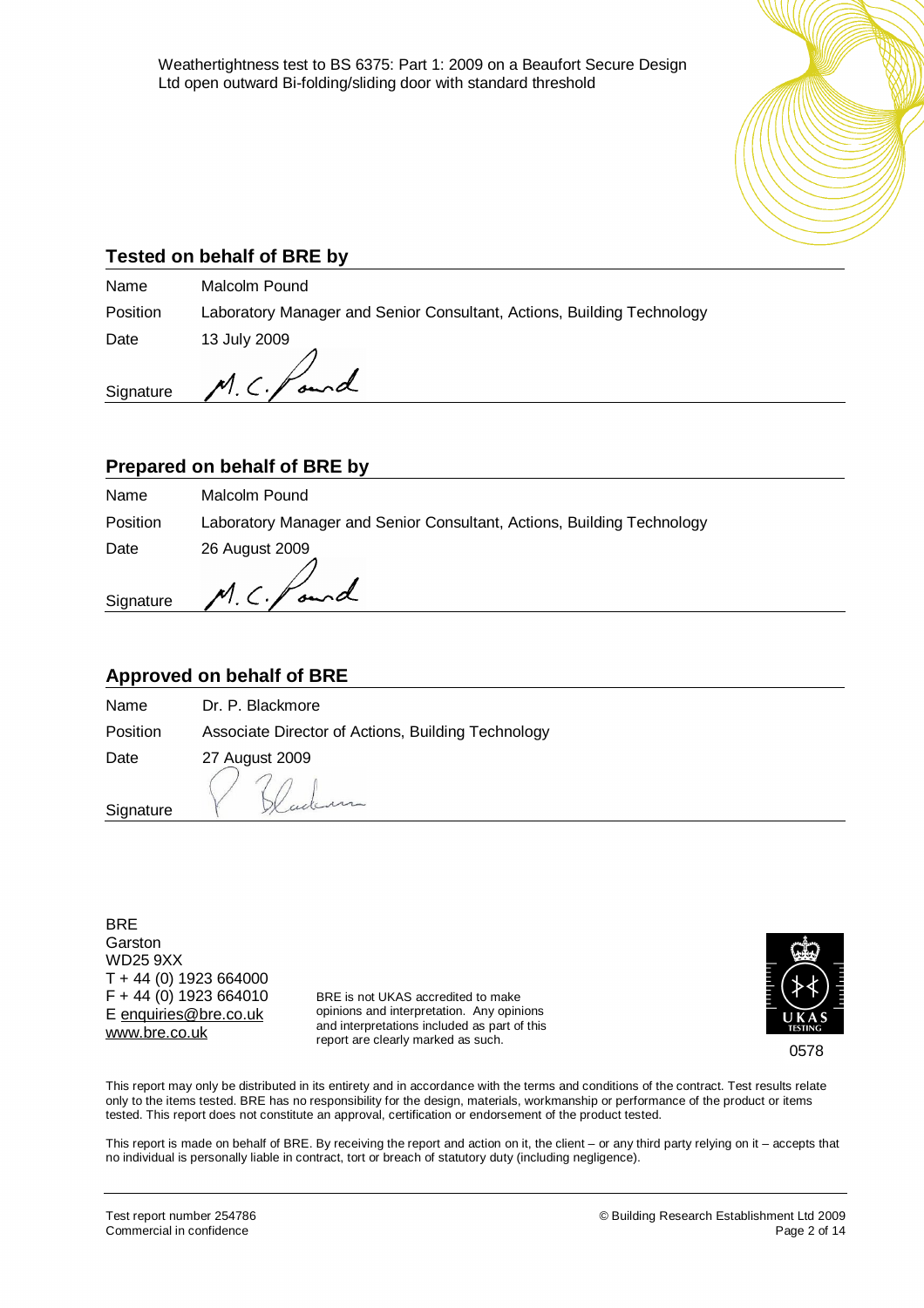

# **1 Introduction**

At the request of Mr. D. Pegler of Beaufort Secure Design Ltd, 25 Queenway Meadows, Newport, Gwent, NP19 4SQ, BRE issued proposal number 125191 on 30 June 2009. The proposal was accepted on 30 June and BRE tested a specimen door on 13 July 2009.

The tests to methods in BS 6375: Part 1: 2009, BS EN 1026<sup>1</sup>, 1027<sup>2</sup> and 12211<sup>3</sup> measure the weathertightness of the specimen in terms of air permeability, watertightness and resistance to wind load respectively. Classification of the results is based on BS 6375: Part 1: 2009<sup>4</sup> and BS EN 12207<sup>5</sup>, 12208<sup>6</sup>,  $12210^7$ .

The tests on the specimen were carried out under the BRE Standard Terms and Conditions of Business for testing and to the UKAS BRE Specific Procedures Series F, as BRE Job number 254786 in project number CV3157.

The tests were witnessed by:

| Mr. D. Pegler | Beaufort Secure Design Ltd |
|---------------|----------------------------|
|               |                            |

Mr. H. John Beaufort Secure Design Ltd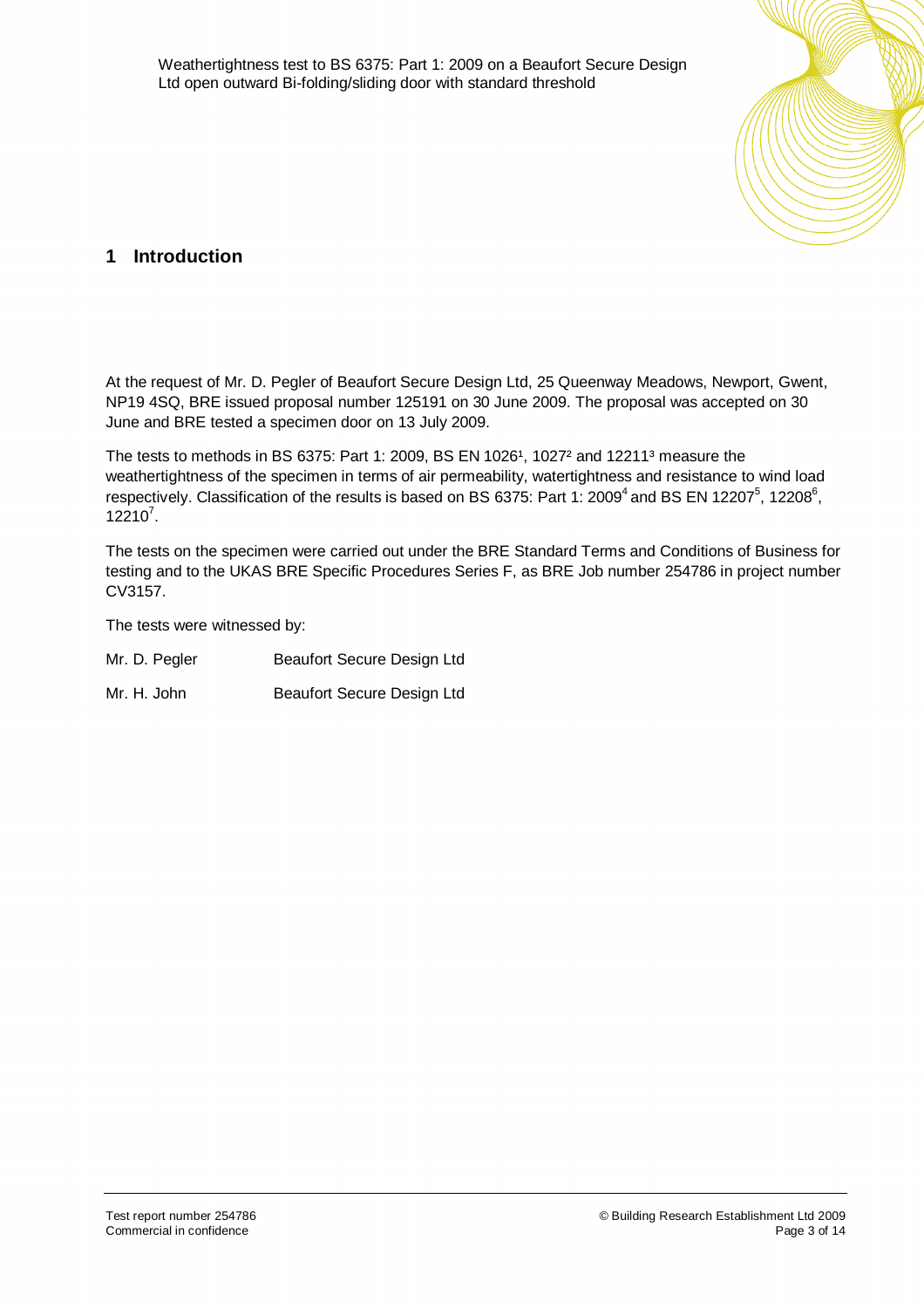

# **2 Details of tests carried out**

BS 6375: Part 1: 2009 specifies that the air permeability test is performed under both positive and negative test pressures and that the average of the measurements defines the results. It also specifies that water tightness test method A is used and that deflections measured during the resistance to wind load test do not exceed 1/150 of the span. The weathertightness test comprised of three parts in the sequence:

- 1. Air permeability to BS EN 1026: 2000; by application of a series of test air pressure differentials across the specimen with measurement of the air permeability of it at each pressure step. The maximum positive and negative pressure differential was 600 Pa reached in pressure steps of 50, 100, 150, 200, 250, 300, 450 and 600 Pa.
- 2. Watertightness to BS EN 1027: 2000; by applying specified amounts of water spray to the outside face of the specimen while incrementally increasing the air pressure differential across it. The test pressure, time and position of any water penetration are recorded. The maximum positive air pressure differential was 900 Pa. Pressure (Pa)/time (min) steps were 0/15, 50/5, 100/5, 150/5, 200/5, 250/5, 300/5, 450/5 and 600/5.
- 3. Resistance to wind load to BS EN 12211: 2000; by application of a series of positive and negative test air pressures. Measurements and inspections are made to assess relative frontal deflection and resistance to damage from wind loads.

The resistance to wind load test includes a deflection test, a repeated pressure test and operational test, an air permeability test and finally a safety test. For the purpose of the resistance to wind load test three test pressures are defined:

P1 applied to measure the deflections of parts of the test specimen.

- P2 50 cycles of pulsating pressure to assess performance under repeated wind loads.
- P3 applied to assess the safety of the test specimen under extreme conditions.

The values of P1, P2 and P3 are related as follows:  $P2 = 0.5P1$ ,  $P3 = 1.5P1$ . For these tests the values are:  $P1 = 2400$  Pa,  $P2 = 1200$  Pa and P3 = 3600 Pa.

**Note:** The repeat air permeability test is an integral part of the resistance to wind load test and its significance is as an indicator of damage that may occur during that test.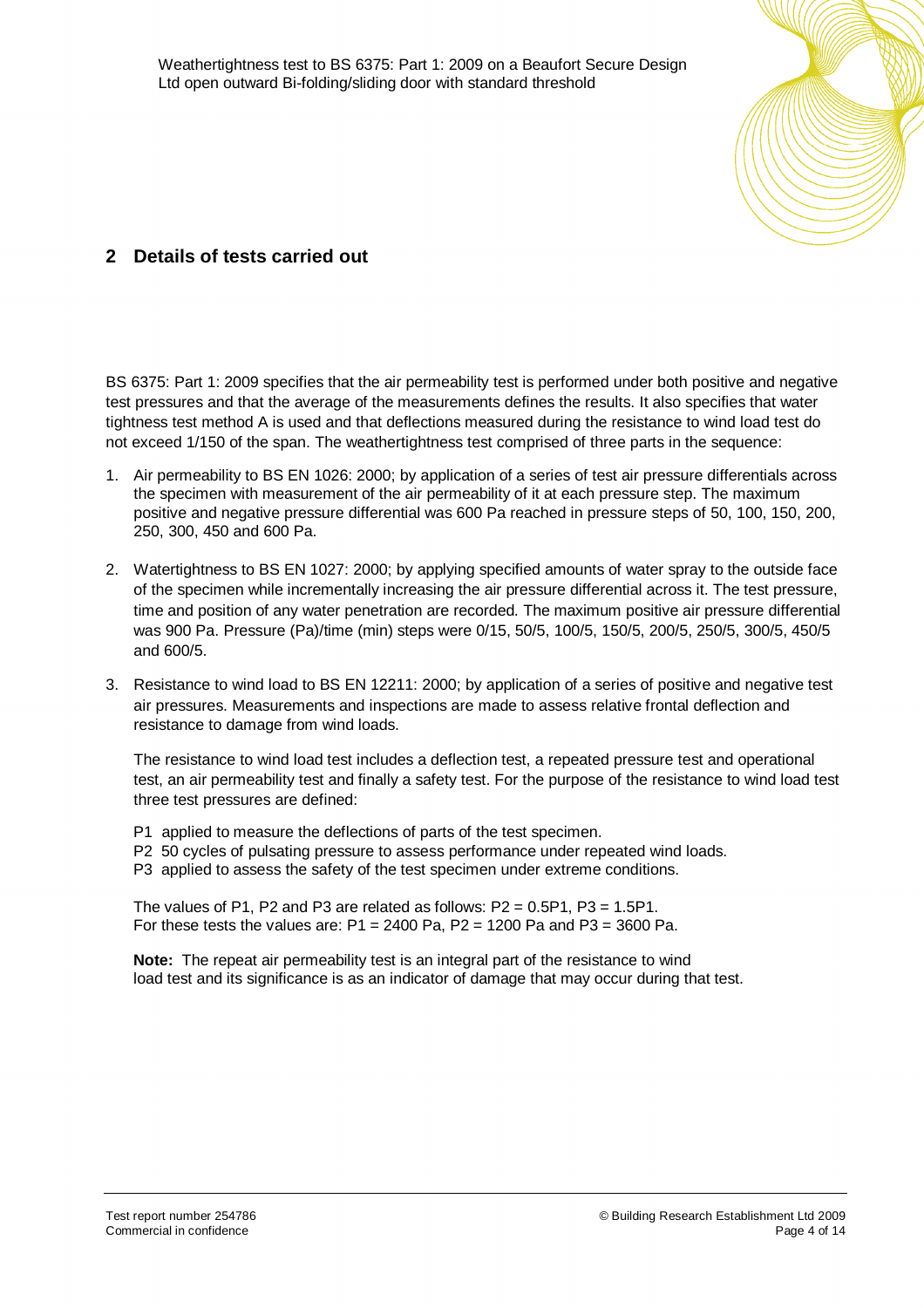

# **3 Classification of results**

BS 6375: Part 1: 2009 classifies the results for products in the UK. For a door to be included in an exposure category the appropriate test pressures for air permeability, watertightness and resistance to wind shall be attained or exceeded. The relevant product standard BS EN 14351-1:2006<sup>8</sup> also states that classification of air permeability is based on the averages of the positive and negative air leakage values at each pressure step.

The specimen was tested to a UK exposure category of 2000+ (2400 Pa). The classifications set in BS 6375: Part 1: 2009 for a UK exposure category of 2000+ for windows are: Air permeability at Class 2/300 Pa or Classes 3 and 4 when tested to 600 Pa, watertightness at Class 7A/300 Pa and resistance to wind load at Class AE at P1 2400 Pa, P2 1200 Pa and P3 3600 Pa.

For Air permeability Clause 4.6 of BS EN 12207 explains the relationship between classifications based on air leakage over the overall area and the length of the opening joint. When this results in adjacent classes (as is the case in these tests) then the most favourable class with lower rate is given.

The BS EN classifications are explained below:

**Air permeability:** BS EN 12207: 1999. The classification is based on a comparison of the air permeability of the test specimen related to both overall area and length of opening joint. There are four classes; Class 4 is applicable to the most airtight specimens while Class 1 describes those with most air leakage. To meet any class the measured air permeability of the specimen must not exceed the upper limit at any test pressure step in that class.

**Watertightness:** BS EN 12208: 2000. The classification is based on a comparison of the watertightness of the test specimen related to test pressures and duration of the test. There are nine classes; 1A/1B up to 9A for test pressures from 0 Pa to 600 Pa. For specimens that remain watertight over 600 Pa for 5 minutes a class Exxx is used. The xxx is the maximum test pressure e.g. 750 Pa. To meet any class the specimen must remain watertight for 5 minutes up to and at the test pressure set for that class.

**Resistance to wind load:** BS EN 12210: 1999. The classification is based on a comparison of the resistance to wind loads of the test specimen when subjected to test pressures P1, P2 and P3. There are five classes; 1 up to 5 for P1 test pressures from 400 Pa to 2000 Pa. For specimens that are tested to P1 pressures exceeding 2000 Pa a class Exxxx is used. The xxxx is the actual test pressure P1 used e.g. 2400 Pa. To achieve any class the resistance of the specimen to wind load must meet all the requirements for that class.

**Note:** This report has results for air permeability under positive and negative test pressures and a graph showing the average air permeability for them at each pressure step.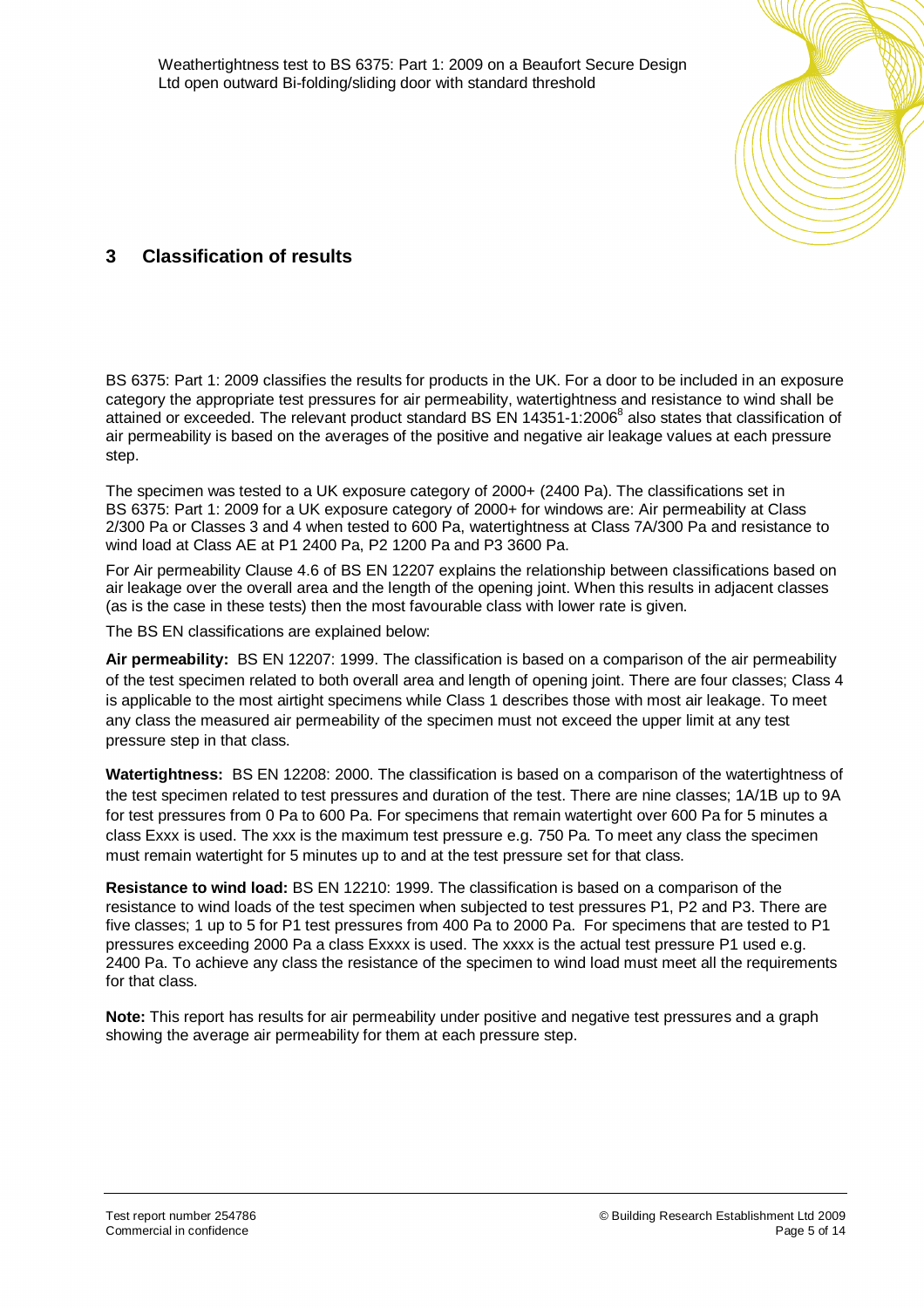Weathertightness test to BS 6375: Part 1: 2009 on a Beaufort Secure Design Ltd open outward Bi-folding/sliding door with standard threshold



## **4 Test specimen**

The general details about the test specimen supplied by Beaufort Secure Design Ltd for these tests are given below and in drawings in the Annex of this report.

| Type:              | Aluminium frame members with three outward opening glazed door leafs arranged as a bi-<br>folding and sliding unit. Reference: Beaufort Secure Design Ltd 2100 mm high x 3000 mm<br>wide Folding Sliding door.                                                                                                                                                                                                                                             |  |  |  |
|--------------------|------------------------------------------------------------------------------------------------------------------------------------------------------------------------------------------------------------------------------------------------------------------------------------------------------------------------------------------------------------------------------------------------------------------------------------------------------------|--|--|--|
| Glazing:           | All of the door leafs are internally glazed with 4 mm thick clear toughened glass Both of the<br>lights are internally glazed with insulating glass units with 4 mm thick toughened glass and<br>a 20 mm air gap. Snap-in aluminium beads retain the glazing seals and the glazing.                                                                                                                                                                        |  |  |  |
| Seals:             | Around the door frame indoor edge there is an 8 mm thick brush pile type seal with central<br>plastic fin. Bottom and top of the door frame has a weatherseal that engages with a similar<br>one on the door leafs. The two folding joints have weatherseals front and back of the joint<br>as do the opening joints at the right and left hand ends of the door. The top and bottom of<br>the door leafs have a single row of seal near the outdoor face. |  |  |  |
|                    | All fixing holes have plastic caps fitted.                                                                                                                                                                                                                                                                                                                                                                                                                 |  |  |  |
| Hardware:          | At the right hand stile on the right hand door leaf one handle operates two claw bolts a<br>central bolt and a latch. The key below this handle locks these bolts. On the left hand stile<br>of the middle leaf a recessed handle (spring loaded) operates shoot bolts to the top and<br>bottom of that stile. There are three hinges at each left hand stile on the three door leafs.                                                                     |  |  |  |
| Fixings:           | For these tests the specimen was fixed and sealed into a wood surround frame with screws<br>at the top, bottom and sides.                                                                                                                                                                                                                                                                                                                                  |  |  |  |
| Drainage:          | Four slots with plastic hoods in the outdoor face of the threshold and five slots in the<br>channel in the threshold under the closed door leafs. One cut-away connecting front and<br>back channels in the threshold.                                                                                                                                                                                                                                     |  |  |  |
| <b>Dimensions:</b> | 2100 mm high x 3000 mm wide (overall).<br>Area: $6.30 \text{ m}^2$<br>Length of opening joint = $13.68$ m                                                                                                                                                                                                                                                                                                                                                  |  |  |  |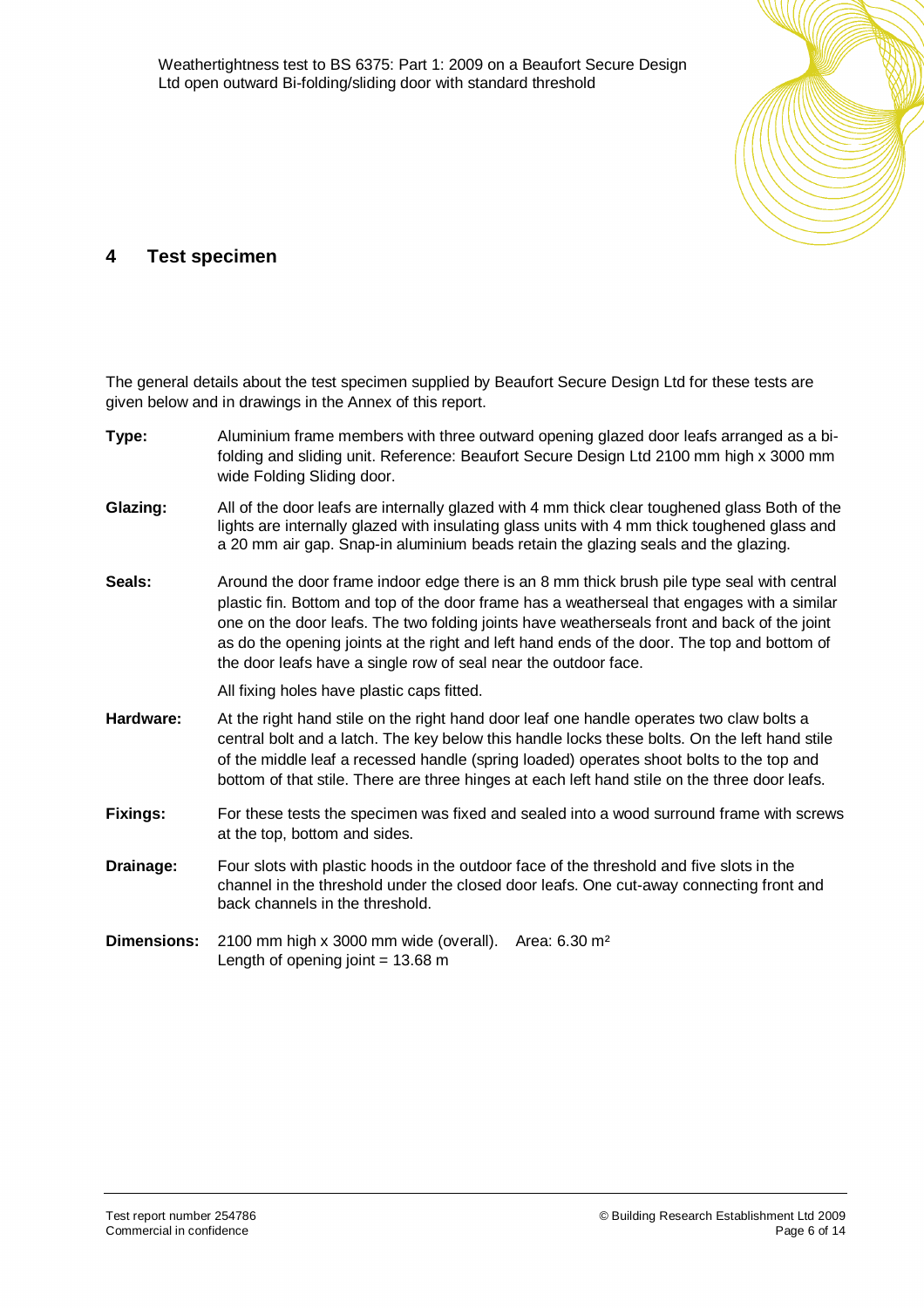

# **5 Test rig and preparatory procedures**

The test specimen was conditioned for at least 4 hours within temperature and humidity ranges specified in the test standards of 10°C to 30°C and 25% to 75% RH respectively.

The water temperature in the watertightness test was within the specified range of 4°C to 30°C.

The door was mounted in the BRE test rig 'G', to form one wall of a pressure box, with the outdoor face of the door enclosed in the box.

A single spray bar with seven full circular cone nozzles was mounted in the pressure box to apply water to the outside face of the specimen at the rate of 2 L/min per nozzle in accordance with BS EN 1027 spraying method 1A.

Transducers were mounted on independent supports to measure deflections of a frame member retaining an insulating glass unit. Deflections were measured on the span at the positions indicated in Figure 1.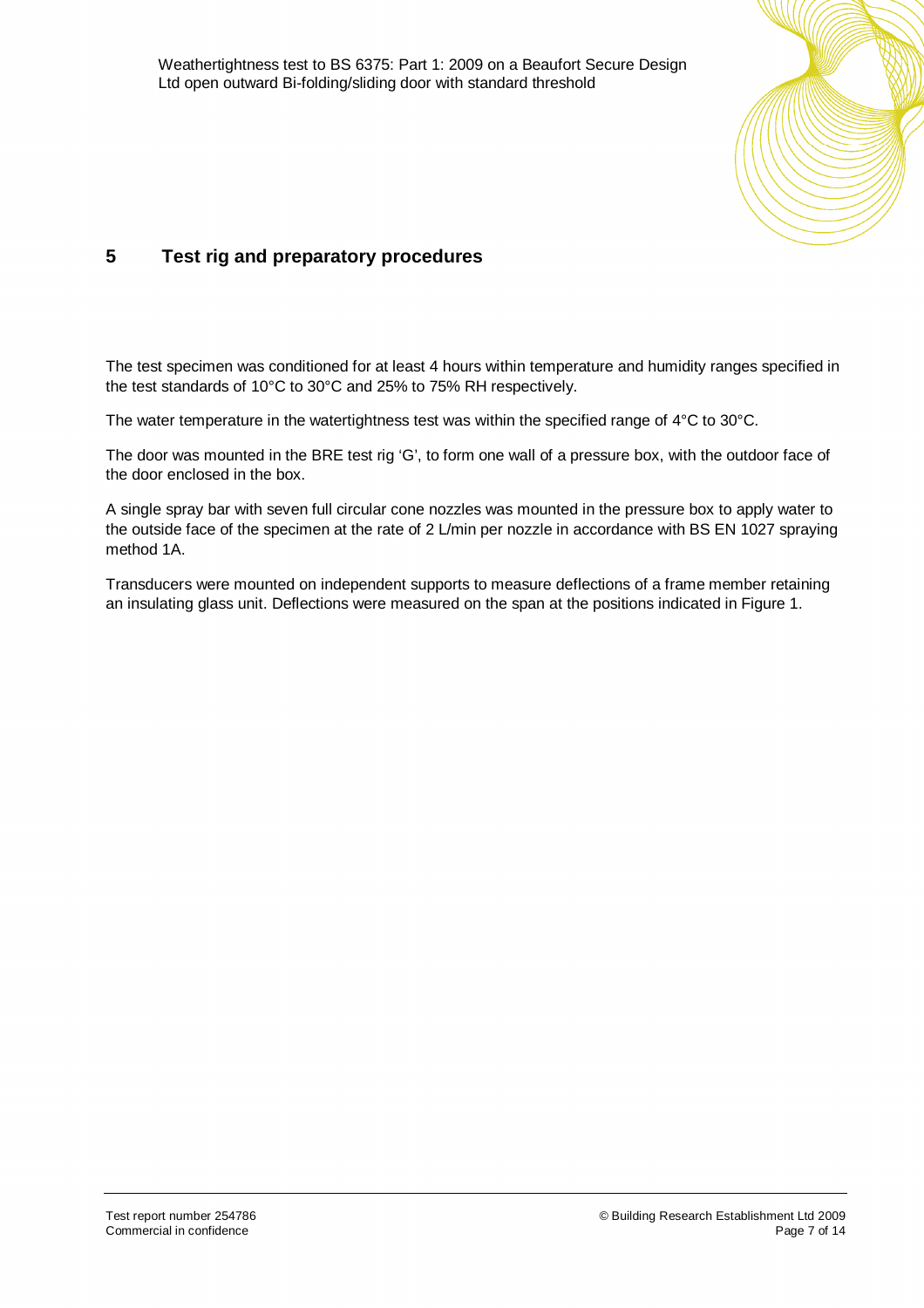

# **6 Summary of test results**

The test results are summarised in Table 1 below for a UK exposure category of 2000+. Figures show detail of the door and detailed results are given in Annex 1.

| <b>BS</b> or<br><b>BS EN</b> | Air permeability          |                                                                                                                                 | Watertightness        |                                                                            | <b>Resistance to wind loads</b>                                    |                                    |
|------------------------------|---------------------------|---------------------------------------------------------------------------------------------------------------------------------|-----------------------|----------------------------------------------------------------------------|--------------------------------------------------------------------|------------------------------------|
|                              | <b>Requirements</b>       | <b>Results</b>                                                                                                                  | <b>Requirement</b>    | <b>Results</b>                                                             | <b>Requirements</b>                                                | <b>Results</b>                     |
| <b>BS</b><br>6375            | Class 3 or 4 to<br>600 Pa | Met <sup>*</sup> the<br>requirements of<br>Class 4 based on<br>the averages of<br>readings in<br>positive and<br>negative tests | Class 7A at<br>300 Pa | Met &<br>exceeded<br>the<br>$require -$<br>ments.<br>Class 9A<br>at 600 Pa | Class AE2400<br>$P1 = 2400 Pa$<br>$P2 = 1200 Pa$<br>$P3 = 3600 Pa$ | All met.<br><b>Class</b><br>AE2400 |

\*considering Clause 4.6 of BSEN12207

### **Table 1. Summary of weathertightness test results**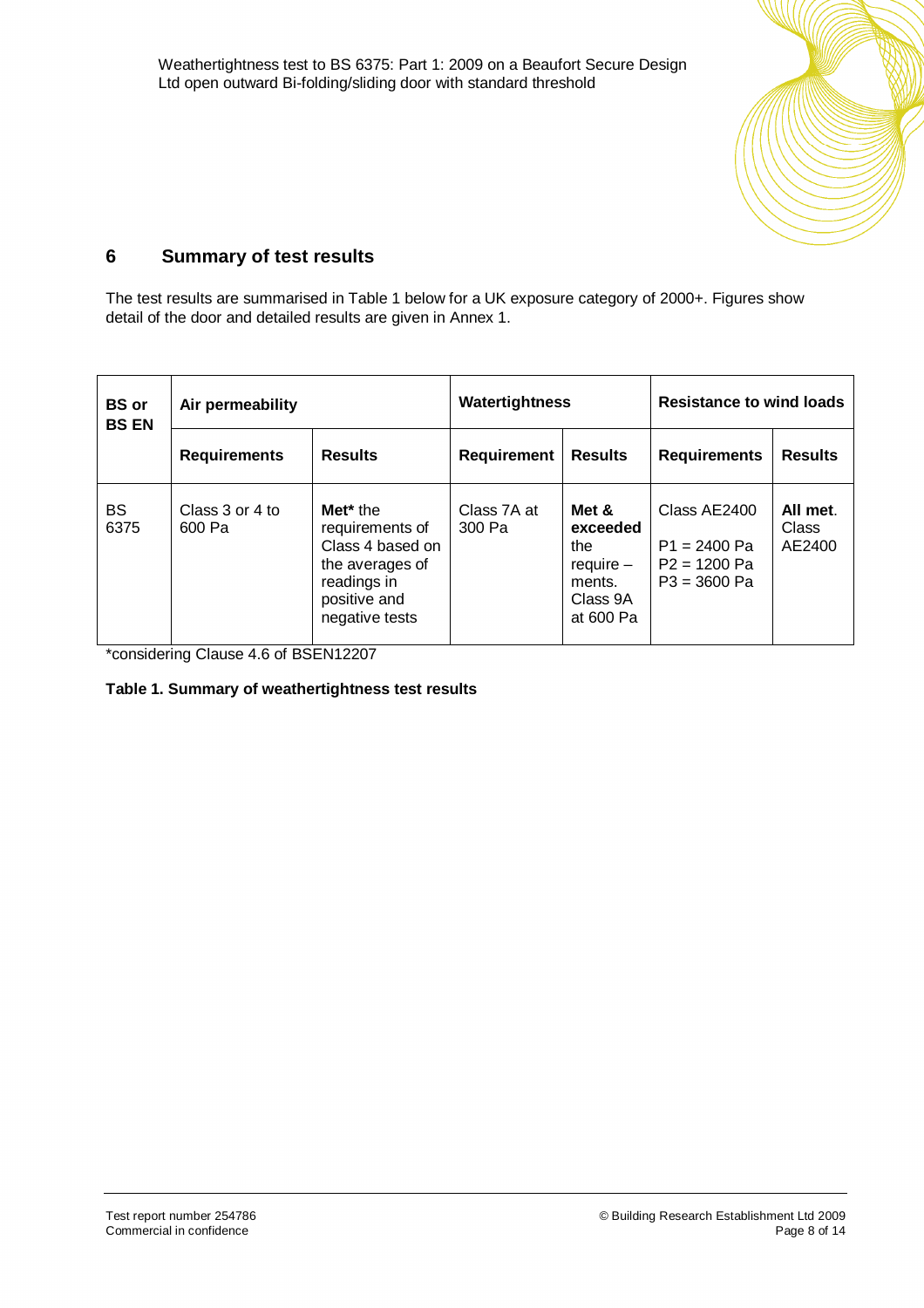

# **7 Conclusions**

When the specimen Beaufort Secure Design Ltd 2100 mm x 3000 mm open outward Bi-folding/sliding door with standard threshold was tested to the standards described herein it was found to be:

- When considering Clause 4.6 of BS EN 12207 sufficiently airtight to attain Class 4 air permeability when the averages of the readings under positive and negative test pressures were considered, thus **meeting** the BS 6375: Part 1: 2009 requirements.
- Resistant to water penetration using method 1A to Class 9A up to and at 600 Pa thus **meeting and exceeding** the BS 6375: Part 1: 2009 requirements.
- Resistant to wind loads of ±2400 Pa causing deflections less than 1/150 of the span of a door stile. Resistant to repeated pressure cycles of ±1200 Pa and able to sustain the corresponding safety test pressure of ±3600 Pa. The overall classification for resistance to wind load is Class AE2400 **meets** the requirements of BS 6375: Part 1: 2009.

## **8 References**

- 1. BS EN 1026: 2000. Windows and doors Air permeability Test method. British Standards Institution, London.
- 2. BS EN 1027: 2000. Windows and doors Watertightness Test method. British Standards Institution, London.
- 3. BS EN 12211: 2000. Windows and doors Resistance to wind load Test method. British Standards Institution, London.
- 4. BS 6375: Part 1: 2009. Performance of windows and doors Classification for weathertightness and guidance on selection and specification
- 5. BS EN 12207: 2000. Windows and doors Air permeability Classification. British Standards Institution, London.
- 6. BS EN 12208: 2000. Windows and doors Watertightness Classification. British Standards Institution, London.
- 7. BS EN 12210: 2000. Windows and doors Resistance to wind load Classification. British Standards Institution, London.
- 8. BS EN 14351-1:2006 Windows and doors Product standard. British Standards Institution, London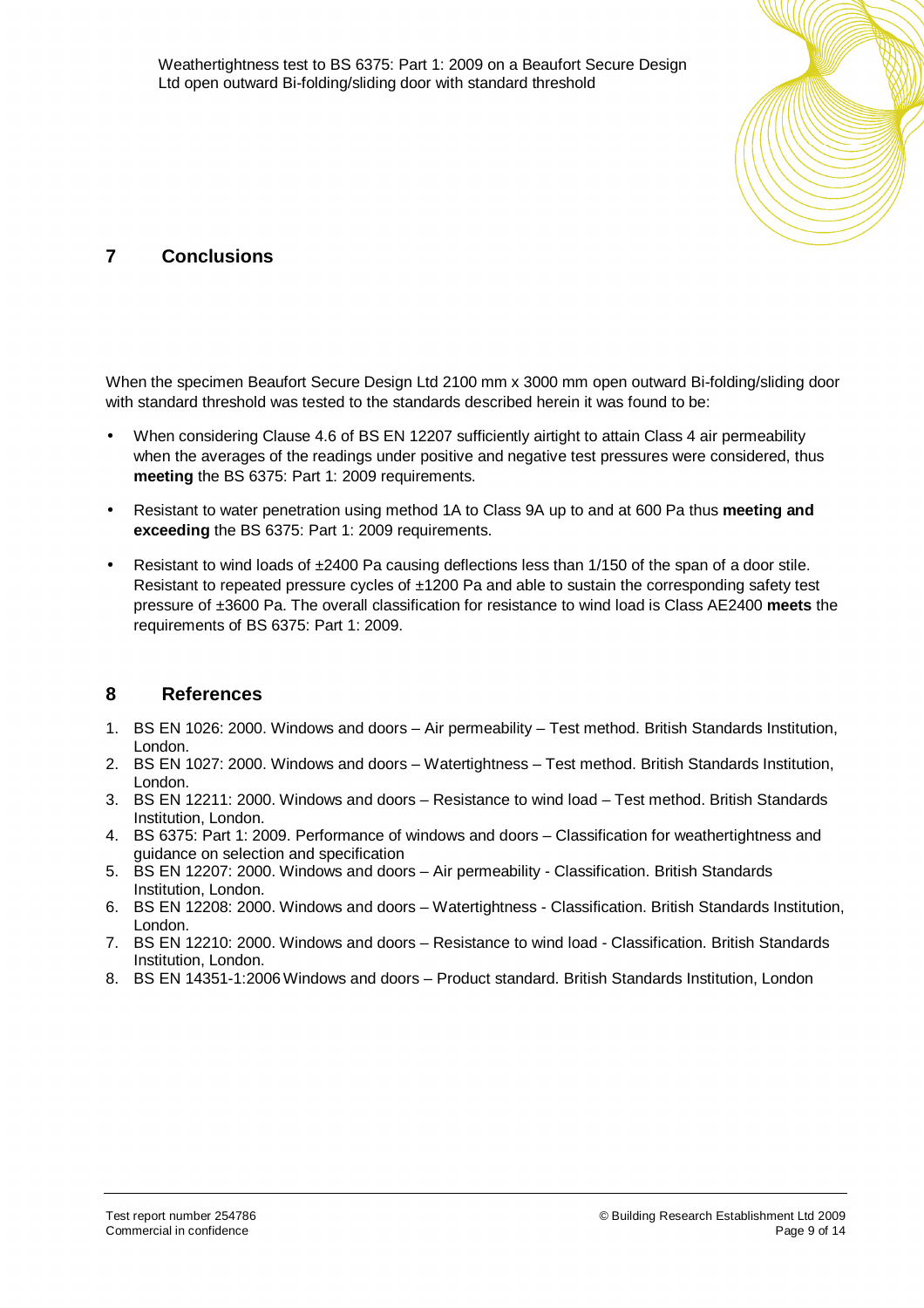

# **ANNEX 1. Weathertightness test results**

| positive     |                      |                                  |                       |
|--------------|----------------------|----------------------------------|-----------------------|
| pressure     | Air flow through the | Air flow per unit area of        | Air flow per metre of |
| differential | specimen             | the specimen                     | opening joint         |
| Pa           | m <sup>3</sup> /h    | m <sup>3</sup> /h.m <sup>2</sup> | m <sup>3</sup> /h.m   |
| 50           | 9.73                 | 1.54                             | 0.71                  |
| 100          | 14.58                | 2.31                             | 1.07                  |
| 150          | 17.50                | 2.78                             | 1.28                  |
| 200          | 15.40                | 2.44                             | 1.13                  |
| 250          | 18.89                | 3.00                             | 1.38                  |
| 300          | 19.94                | 3.17                             | 1.46                  |
| 450          | 26.34                | 4.18                             | 1.93                  |
| 600          | 30.62                | 4.86                             | 2.24                  |

## **Table A1. Air permeability under positive air pressure; test results**

| negative     |                      |                                  |                       |
|--------------|----------------------|----------------------------------|-----------------------|
| pressure     | Air flow through the | Air flow per unit area of        | Air flow per metre of |
| differential | specimen             | the specimen                     | opening joint         |
| Pa           | m <sup>3</sup> /h    | m <sup>3</sup> /h.m <sup>2</sup> | m <sup>3</sup> /h.m   |
| 50           | 11.24                | 1.78                             | 0.82                  |
| 100          | 17.95                | 2.85                             | 1.31                  |
| 150          | 23.32                | 3.70                             | 1.70                  |
| 200          | 23.03                | 3.66                             | 1.68                  |
| 250          | 30.27                | 4.80                             | 2.21                  |
| 300          | 35.07                | 5.57                             | 2.56                  |
| 450          | 46.98                | 7.46                             | 3.43                  |
| 600          | 51.60                | 8.19                             | 3.77                  |

## **Table A2. Air permeability under negative air pressure; test results**

| Pressure<br>differential<br>Pa | Average air flow per unit<br>area of<br>the specimen<br>m <sup>3</sup> /h.m <sup>2</sup> | Average air flow per<br>metre of<br>opening joint<br>m <sup>3</sup> /h.m |
|--------------------------------|------------------------------------------------------------------------------------------|--------------------------------------------------------------------------|
| 50                             | 1.66                                                                                     | 0.77                                                                     |
| 100                            | 2.58                                                                                     | 1.19                                                                     |
| 150                            | 3.24                                                                                     | 1.49                                                                     |
| 200                            | 3.05                                                                                     | 1.41                                                                     |
| 250                            | 3.90                                                                                     | 1.97                                                                     |
| 300                            | 4.37                                                                                     | 2.01                                                                     |
| 450                            | 5.82                                                                                     | 2.68                                                                     |
| 600                            | 6.53                                                                                     | 2.81                                                                     |

### **Table A3. Averages of air permeabilities under positive and negative air pressures; test results**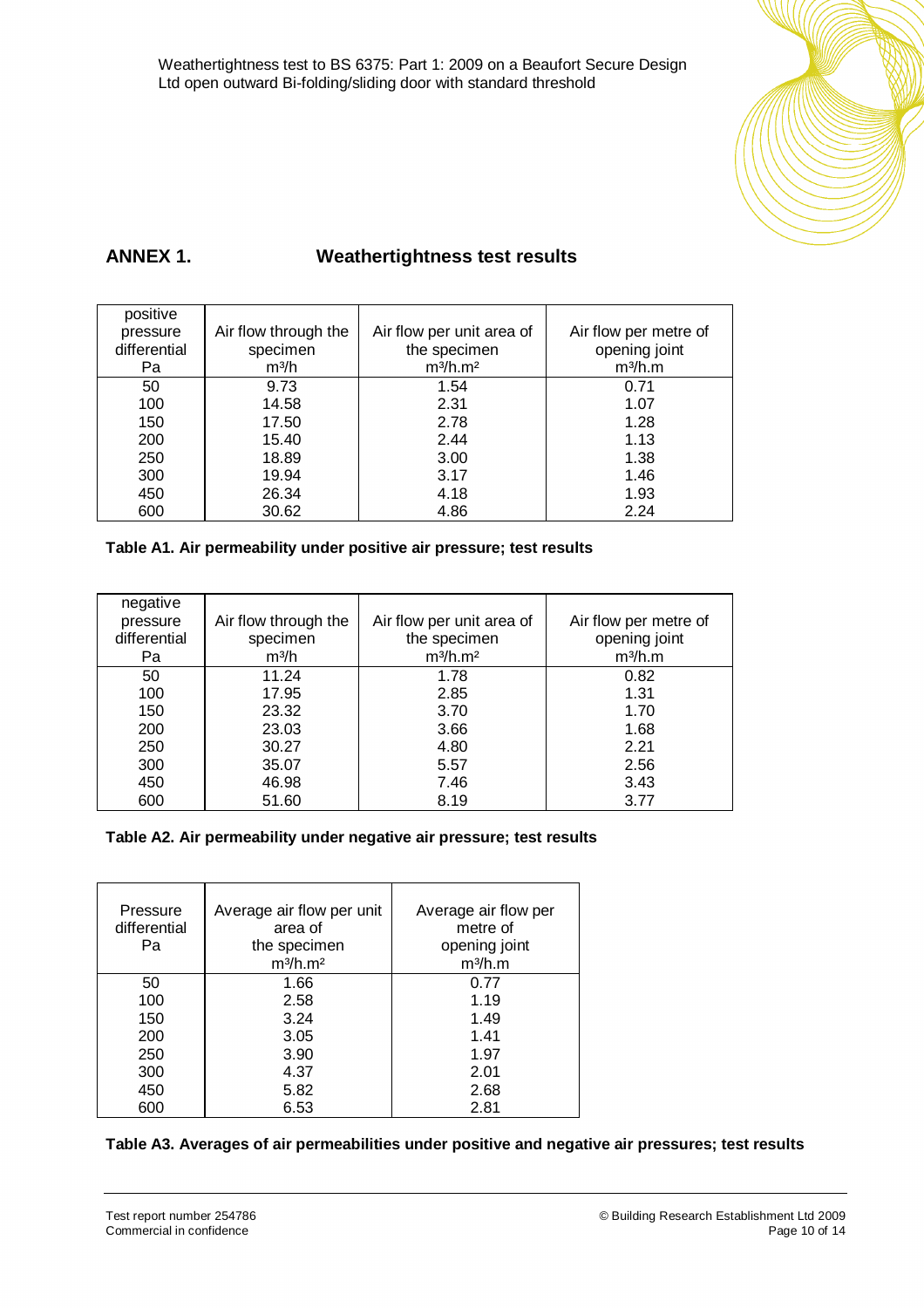

**Figure A1. Air permeability under positive and negative air pressure; test results**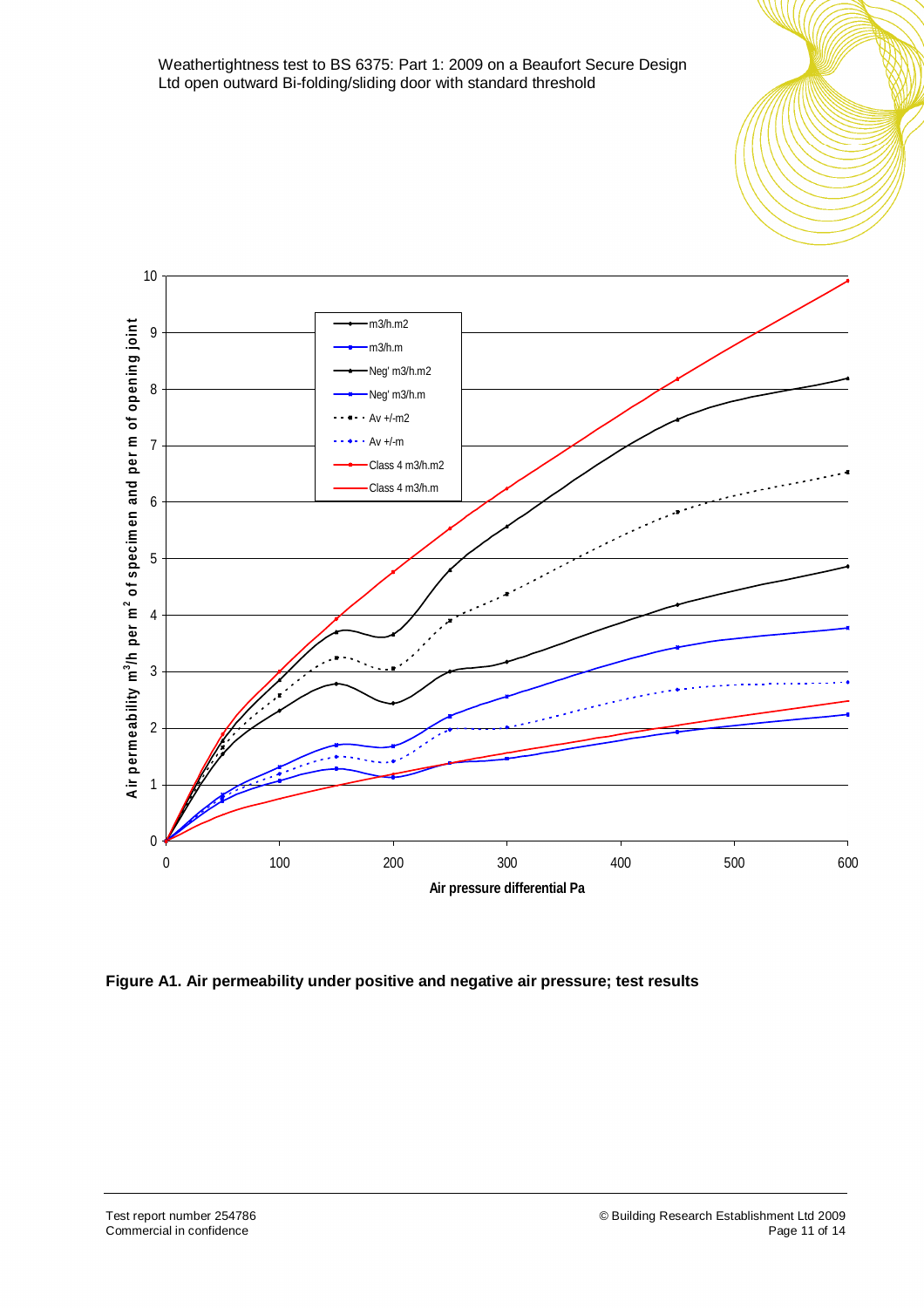

### **Watertightness test**

| Pressure<br>differential<br>Pa  | Duration<br><b>Minutes</b>                          | Water leaks                     |
|---------------------------------|-----------------------------------------------------|---------------------------------|
| 0<br>50<br>100                  | 15<br>5<br>5                                        | Nil<br>Nil<br>Nil               |
| 150<br>200<br>250<br>300<br>450 | $\mathbf 5$<br>$\mathbf 5$<br>5<br>5<br>$\mathbf 5$ | Nil<br>Nil<br>Nil<br>Nil<br>Nil |
| 600                             | 5                                                   | Nil                             |

Test laboratory conditions: Air pressure 1000 mb. Relative humidity 62.9% at 21.6°C Air temperature 21.6°C. Test chamber air temperature 21.4°C. Water temperature 21.5°C

## **Table A4. Watertightness test results**

| Position<br>deflection                                         | Positive pressure<br>P1 to +2400 Pa |            | Negative pressure<br>P1 to - 2400 Pa |            |
|----------------------------------------------------------------|-------------------------------------|------------|--------------------------------------|------------|
| measured                                                       | Deflection                          |            | Deflection                           |            |
|                                                                | mm                                  | defl./span | mm                                   | defl./span |
| Mid height<br>of right<br>hand side<br>stile on<br>middle leaf | 8.90                                | 1/222      | 9.06                                 | 1/219      |

### **Resistance to wind load – Deflection test at ± 2400 Pa**

**Note**: The deflection at the mid-point of a member is measured relative to its ends, e.g. with reference to Figure 1: Deflection at the mid-point  $=$  deflection at the mid-point – average of deflections at the two ends of the same member.

**Table A5. Deflections measured on right hand stile on middle leaf in the resistance to wind load test at ±2400Pa.**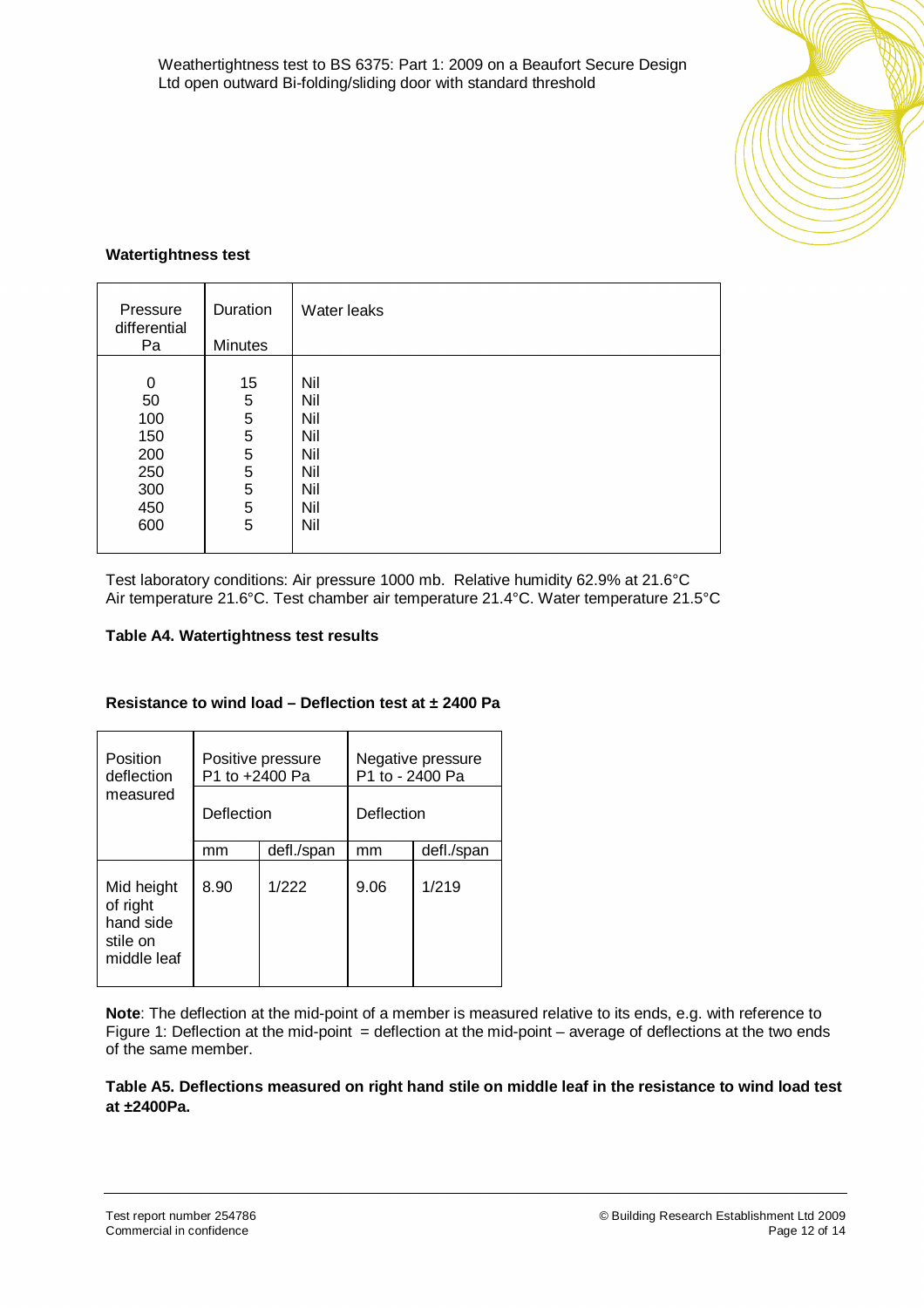### **Resistance to wind load – Repeated pressure test including the second air permeability test**

| Repeated pressure                | Damage or functional defects |
|----------------------------------|------------------------------|
| 50 cycles to P2 at $\pm$ 1200 Pa | None                         |

### **Table A6. Damage or functional defects after repeated pressures to P2 at ±1200 Pa**

### **Second air permeability test under positive air pressures (part of resistance to wind load test)**

| Positive     | Air flow through the | Air flow through the | Comparison to the air       |
|--------------|----------------------|----------------------|-----------------------------|
| pressure     | specimen             | specimen as          | permeability measured       |
| differential |                      | measured previously  | previously (see Table A1)   |
|              | m <sup>3</sup> /h    |                      |                             |
| Pa           |                      | m <sup>3</sup> /h    |                             |
| 50           | 10.57                | 9.73                 | After the test pressures P1 |
| 100          | 14.85                | 14.58                | and P2 were applied the     |
| 150          | 17.79                | 17.50                | amounts of air flowing      |
| 200          | 15.56                | 15.40                | through the test specimen   |
| 250          | 19.29                | 18.89                | were not significantly      |
| 300          | 20.13                | 19.94                | different to those          |
| 450          | 27.40                | 26.34                | measured previously         |
| 600          | 32.85                | 30.62                |                             |

## **Table A7. Second air permeability test results under positive air pressures**

#### **Second air permeability test under negative air pressures (part of resistance to wind load test)**

| Negative     | Air flow through the | Air flow through the | Comparison to the air       |
|--------------|----------------------|----------------------|-----------------------------|
| pressure     | specimen             | specimen as          | permeability measured       |
| differential |                      | measured previously  | previously (see Table A2)   |
|              | m <sup>3</sup> /h    |                      |                             |
| Pa           |                      | m <sup>3</sup> /h    |                             |
| 50           | 11.65                | 11.24                | After the test pressures P1 |
| 100          | 18.96                | 17.95                | and P2 were applied the     |
| 150          | 24.32                | 23.32                | amounts of air flowing      |
| 200          | 23.86                | 23.03                | through the test specimen   |
| 250          | 30.97                | 30.27                | were not significantly      |
| 300          | 35.99                | 35.07                | different to those          |
| 450          | 48.65                | 46.98                | measured previously         |
| 600          | 53.11                | 51.60                |                             |

#### **Table A8. Second air permeability test results under negative air pressures**